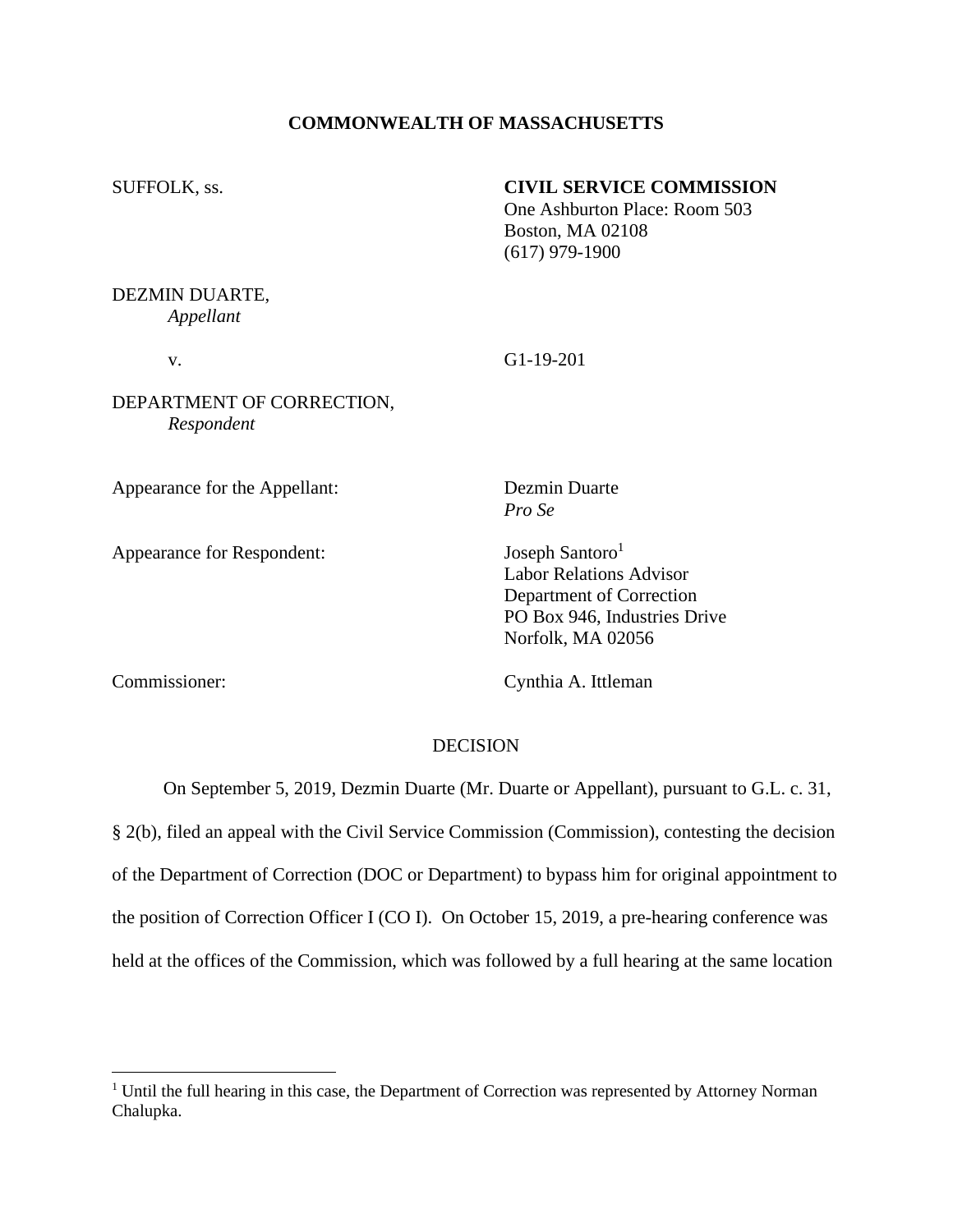on December 6, 2019.<sup>2</sup> The hearing was digitally recorded.<sup>3</sup> The DOC submitted a post-hearing brief on January 8, 2020. The Appellant did not submit a post-hearing brief. As indicated below, the appeal is denied.

## **FINDINGS OF FACT:**

The DOC entered sixteen (16) exhibits (Resp.  $1-16<sup>4</sup>$ ) and Mr. Duarte entered four (4) exhibits (App. 1-4). Based upon the documents entered into evidence and the testimony of:

## *For the Appointing Authority:*

- Michael Pereira, Background Investigator
- Eugene Jalette, Supervising Identification Agent

## *For the Appellant:*

■ Dezmin Duarte, Appellant

and taking administrative notice of all matters filed in the case and pertinent statutes, regulations, policies, and reasonable inferences from the credible evidence, I make the following findings of fact:

1. The Appellant is a Black male who has resided in New Bedford his entire life. He graduated from high school in New Bedford in 2011 and has worked a number of jobs, often working two jobs simultaneously. His recent jobs include his current employment as a team leader at Becket Family Services where he works with individuals with mild to severe mental,

<sup>2</sup> The Standard Adjudicatory Rules of Practice and Procedure, 801 CMR §§1.00, *et seq*., apply to adjudications before the Commission with Chapter 31 or any Commission rules taking precedence. <sup>3</sup> If there is a judicial appeal of this decision, the plaintiff in the judicial appeal would be obligated to supply the court with a transcript of this hearing to the extent that he/she wishes to challenge the decision as unsupported by substantial evidence, arbitrary or capricious, or an abuse of discretion. In such cases, this CD should be used by the plaintiff in the judicial appeal to transcribe the recording into a written transcript.

<sup>&</sup>lt;sup>4</sup> After careful consideration of all of the evidence, I give Ex. 14 no weight since the DOC did not rely on it in its bypass letter to the Appellant.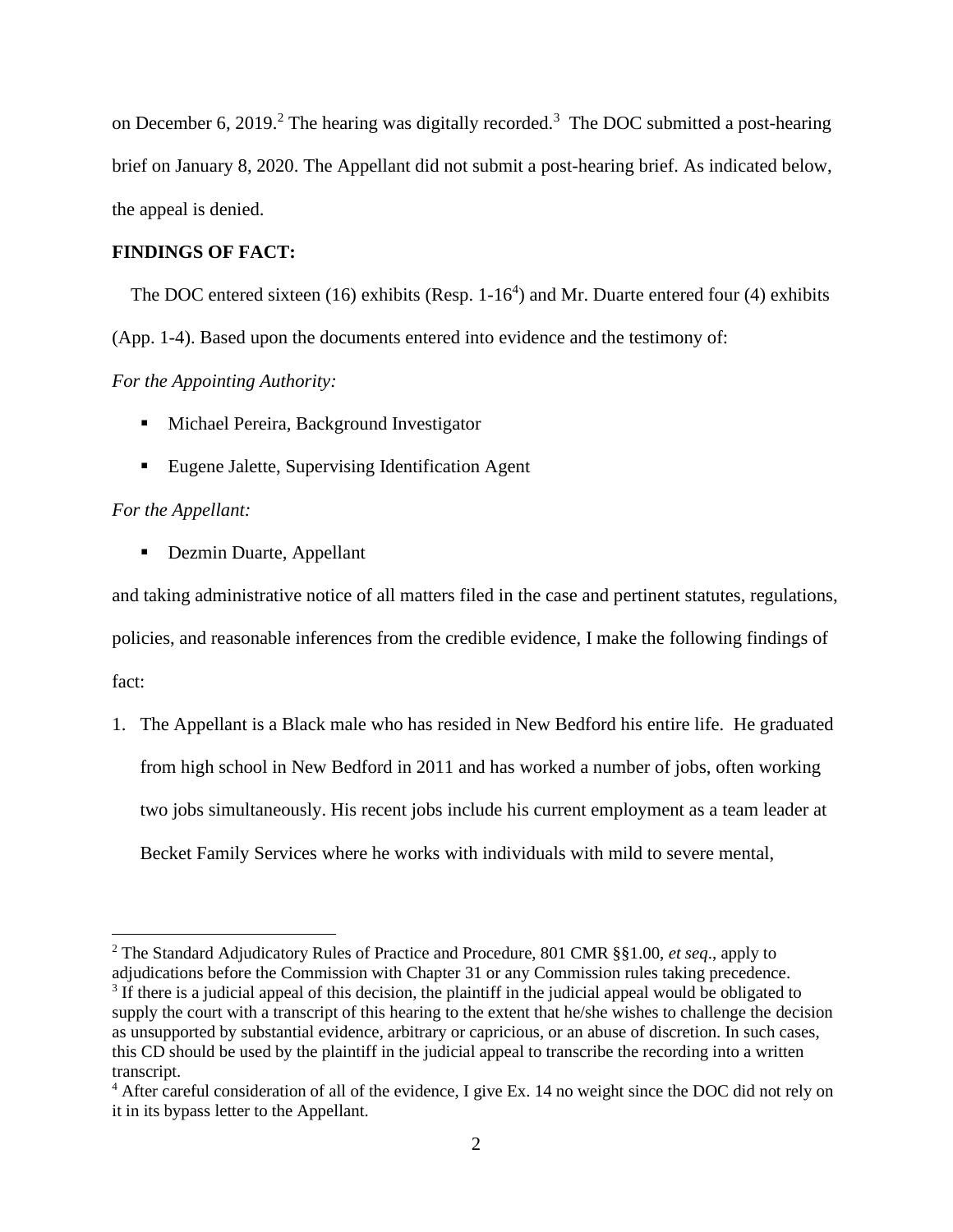intellectual, and developmental disabilities. Part of his current job is to provide 1:1 support to an individual with Pica eating disorder. The Appellant has also worked at the Key Program and at Herren Wellness, a program for adults with substance use disorder. (App. Testimony).

- 2. His life experiences also include participating in high school sports and earning leadership positions in high school. (App. Exs. 1, 4; App. Testimony).
- 3. On October 20, 2018, the Appellant took the civil service examination for CO I. (Resp. Ex. 8).
- 4. On February 11, 2019, the state's Human Resources Division (HRD) sent Certification 06084 to the DOC, from which DOC sought to hire a number of CO 1s; the Appellant ranked  $57<sup>th</sup>$ . (Stip. Facts).
- 5. The Appellant submitted his application to the DOC on March 21, 2019. (Resp. Ex. 8). The instructions on the second page of the application are to "answer every **question fully and accurately**." (Id.)(emphasis added) At the top of the employment section of the application, applicants are instructed to: "COMPLETE ALL INFORMATION IN FULL. All applicants must complete this page in full even if they are also submitting a resume. BEGIN WITH YOUR MOST RECENT EMPLOYMENT, INCLUDING ANY PRESENT EMPLOYMENT… ANY GAPS IN EMPLOYMENT MUST BE BRIEFLY EXPLAINED." (Id.)(capitalization in original) A line at the bottom of the page further instructs, "use additional pages if necessary to **include all employment**." (Resp. Ex. 8);(**emphasis added**).
- 6. The Appellant listed only his three most recent employers on the application, showing continuous employment from August 2016 to the time of his application to the DOC. He did not list many other prior employers. (Resp. Ex. 8; App. Testimony).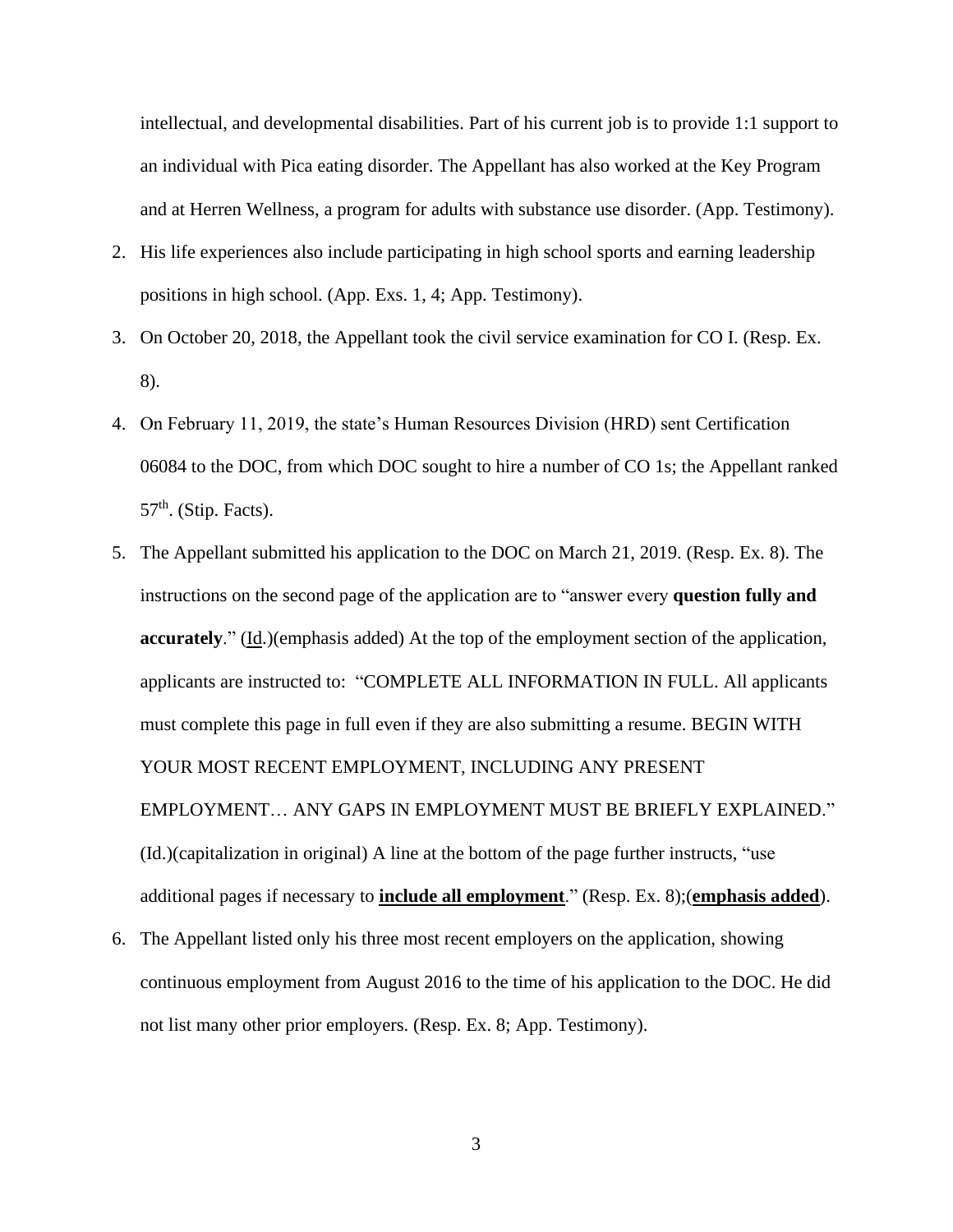- 7. On the section of the application that asked if relatives of the Appellant had been incarcerated, the Appellant listed multiple incarcerations regarding a relative. (Resp. Ex. 8).
- 8. The first step of the DOC's review of applicants is to conduct a pre-employment background investigation (investigation). The DOC conducts background checks of all applicants who sign a Background Investigation Request and Waiver authorizing the DOC to contact past employers, conduct a criminal records check and speak with references. (Pereira Testimony).
- 9. The DOC conducts background investigations because the position of a CO I is a public safety position involving the care, custody and control of inmates. The DOC, which looks to candidates' abilities to follow rules, regulations and policies, looks closely at candidates' employment history to determine whether they are suitable for the position. Not following orders from a superior could be a "life and death situation" in a correctional facility. Orders at the DOC are followed through the established chain of command. (Jalette Testimony).
- 10. Mr. Pereira has worked at the DOC for five years and has conducted background investigations for two hiring cycles, conducting approximately 25 investigations in total. Mr. Jalette, his supervisor, conducted Mr. Pereira's training on background investigations. Mr. Pereira conducted the Appellant's background investigation, which included a review of the Appellant's Criminal Record Offender Information (CORI). (Pereira Testimony).
- 11. The CORI report includes, among other criminal checks, a Massachusetts Board of Probation record (BOP). (Pereira Testimony; Jalette Testimony). Because a BOP shows the final outcome, or disposition, of cases, the BOP "**supersedes**" any incident fact sheets or police reports obtained from a police department. (Jalette Testimony)(**emphasis added**).
- 12. At the Commission hearing, Mr. Pereira did not recall receiving any training or instruction about using certain kinds of records in a background investigation and did not recall the part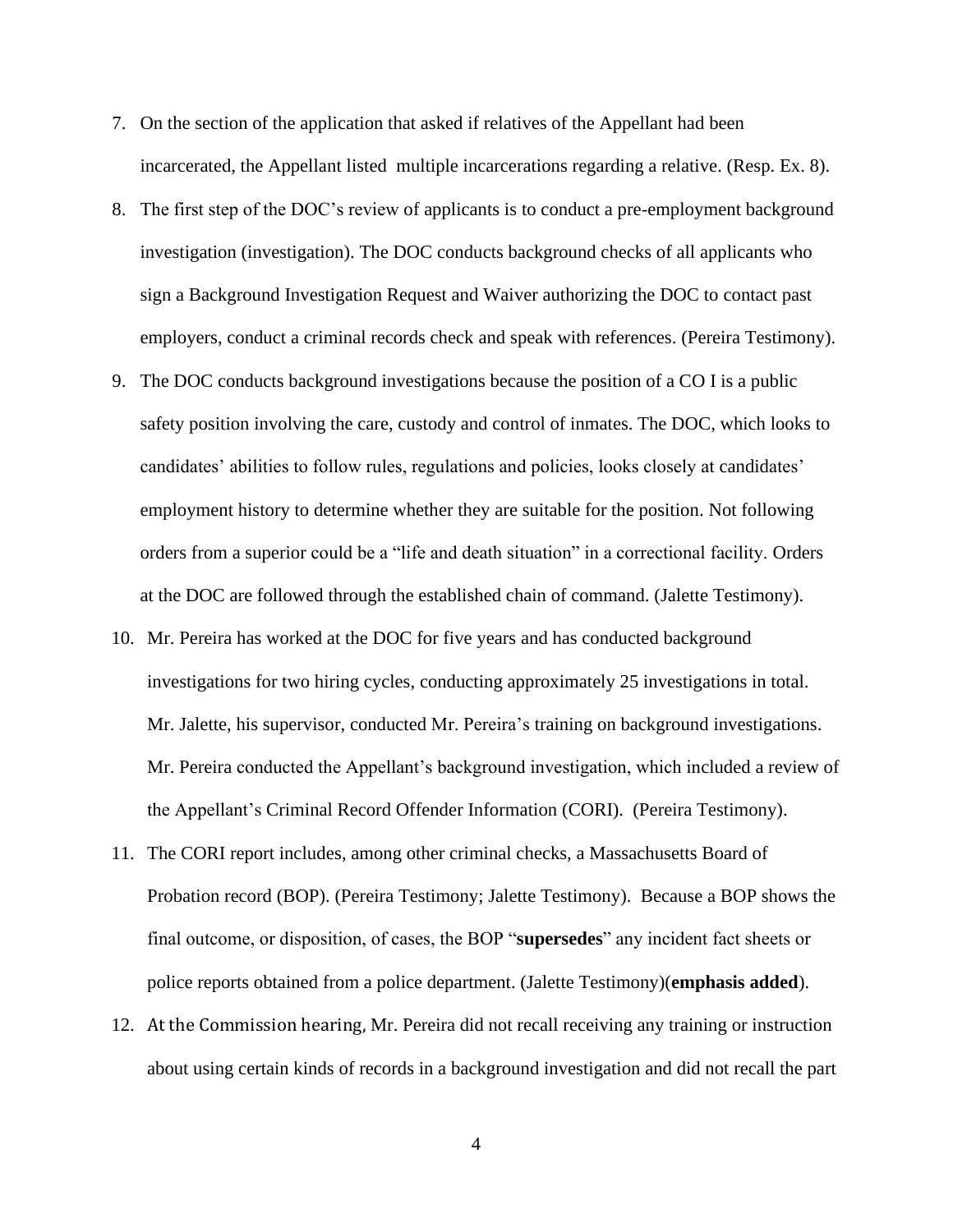of his training that discussed the relevant time periods of applicants' criminal records. He is not familiar with any rules about obtaining juvenile activity for employment purposes. (Pereira Testimony).

- 13. The process for conducting a background investigation is to first call and meet candidates' references and then to contact the candidates' former and current employers. Thereafter, Mr. Pereira conducts home visits. (Pereira Testimony).
- 14. According to the BOP, the Appellant was arraigned on the following charges:
	- Minor in Possession of Alcohol on August 6, 2013 dismissed August 26, 2013;
	- Intimidation on August 6,  $2013 \text{filed}^5$  August 26, 2013;
	- Knowingly Receiving Stolen Property on June 25, 2013 filed August 26, 2013.

(Resp. Ex. 6).

There is no indication in the record here that any further actions were taken against the Appellant regarding the charges that were "filed".

- 15. On March 19, 2019, the DOC sent a letter to the Appellant that informed him that based on the information on his CORI, the DOC "may be inclined to make an adverse decision" regarding his possible employment at DOC. The letter provided information about the process to challenge information on the CORI and a contact number at the DOC. (Resp. Ex. 5)
- 16. Mr. Pereira reviewed the Appellant's BOP and went to the New Bedford Police Station on April 24, 2019 to obtain more information. He obtained incident reports and the arrest report describing the charges of Minor in Possession of Alcohol and Intimidation on August 3, 2013. The reports stated that the Appellant, while in a car with friends, told the police officer

<sup>5</sup> Under the Massachusetts Rules of Criminal Procedure, Rule 28, the Court may "file" a case for possible future action.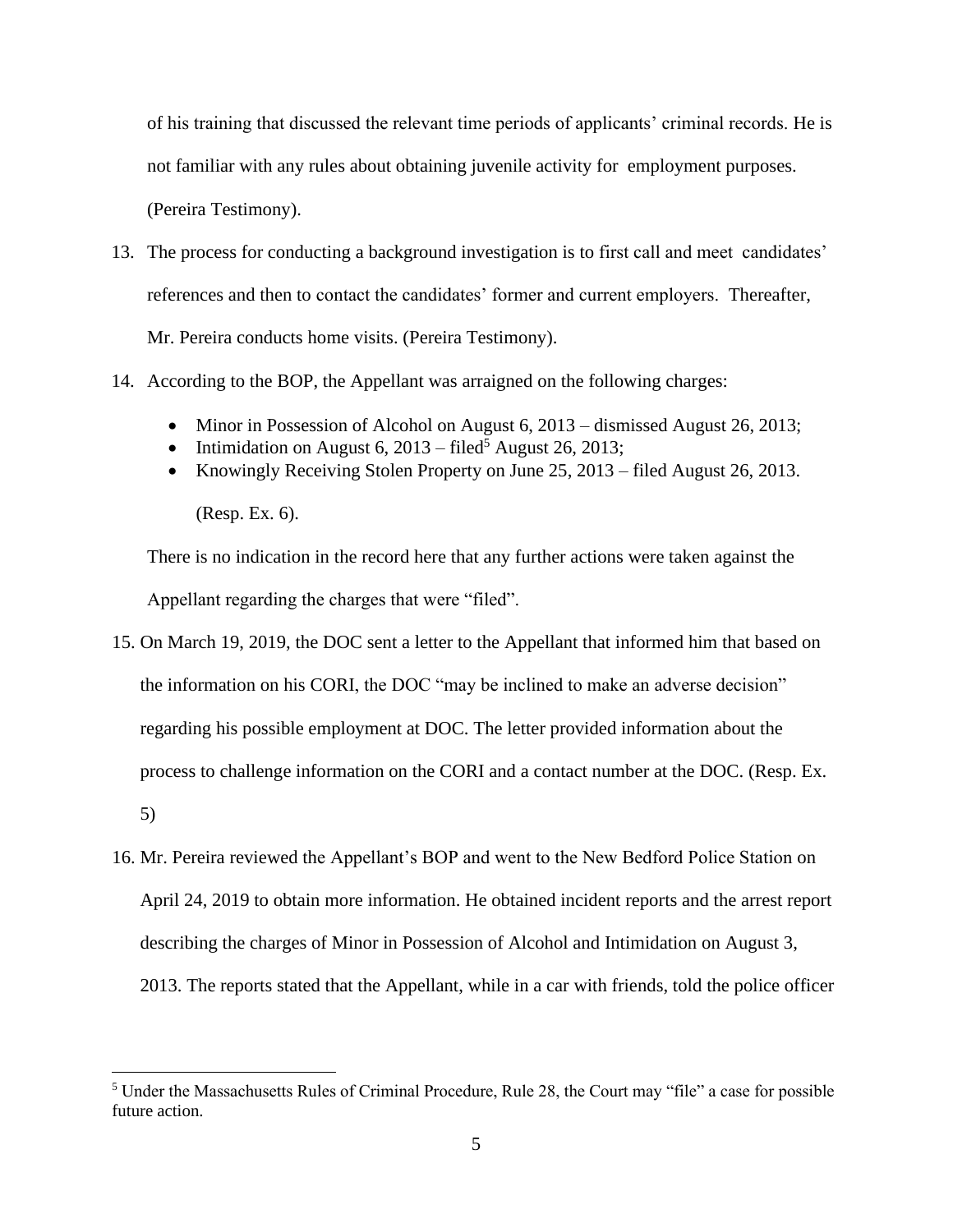that the alcohol in the car was his own. The charge of Intimidation resulted from the same incident, when the Appellant allegedly threatened the arresting police officer. (Ex. 15;

Pereira Testimony; App. Testimony). The incident report states:

"Upon arrival, DEZMAN became extremely belligerent and uncooperative. He began informing me that he was a boxer and would find me when I was not wearing my badge. He stated he could punch me in the face and break my face. I informed him that he should not make threats as he could be charged with intimidation of a witness. To this, DEZMAN stated oh it is not a threat it is a promise, I will find you. DEZMAN remained belligerent and uncooperative throughout the booking process. (Resp. Ex. 12)(EMPHASIS IN ORIGINAL).

17. Mr. Pereira also obtained the police incident report for the Appellant's charge of Knowingly

Receiving Stolen Property in 2013, which charge was filed in 2013. This charge stemmed

from the Appellant's relative allegedly stealing an iPad, after which the Appellant asked to

buy it. The incident report states that the iPad was tracked through GPS and found in the

Appellant's car:

"Duarte stated that he bought the IPad off of his [relative] [ ]. Duarte stated that he was contacted by [his relative] and asked him to pick him up at the post office downtown. Duarte stated that when he picked [his relative] up, he noticed he had a IPad and asked if it was for sale. Duarte stated that [his relative] said it was and Duarte stated that he offered him \$50.00 for it. Duarte stated that [his relative] agreed and that he took possession of the IPad. Duarte stated **that he had a feeling the IPad was stolen** because of how cheap he bought it from [his relative]…. At this time I will be charging both [the relative] and Duarte with receiving stolen property. There may be future charges against [the relative] pending this investigation." (Resp. Ex. 13; **emphasis added**).

18. Mr. Pereira also obtained the New Bedford Police Department's Record Check (Face Sheet) for the Appellant. This document was not included in the file Mr. Jalette gave to Mr. Pereira when he assigned the Appellant's background investigation to Mr. Pereira and is not part of the Appellant's CORI. (Resp. Ex. 9; Pereira Testimony). The first page of this document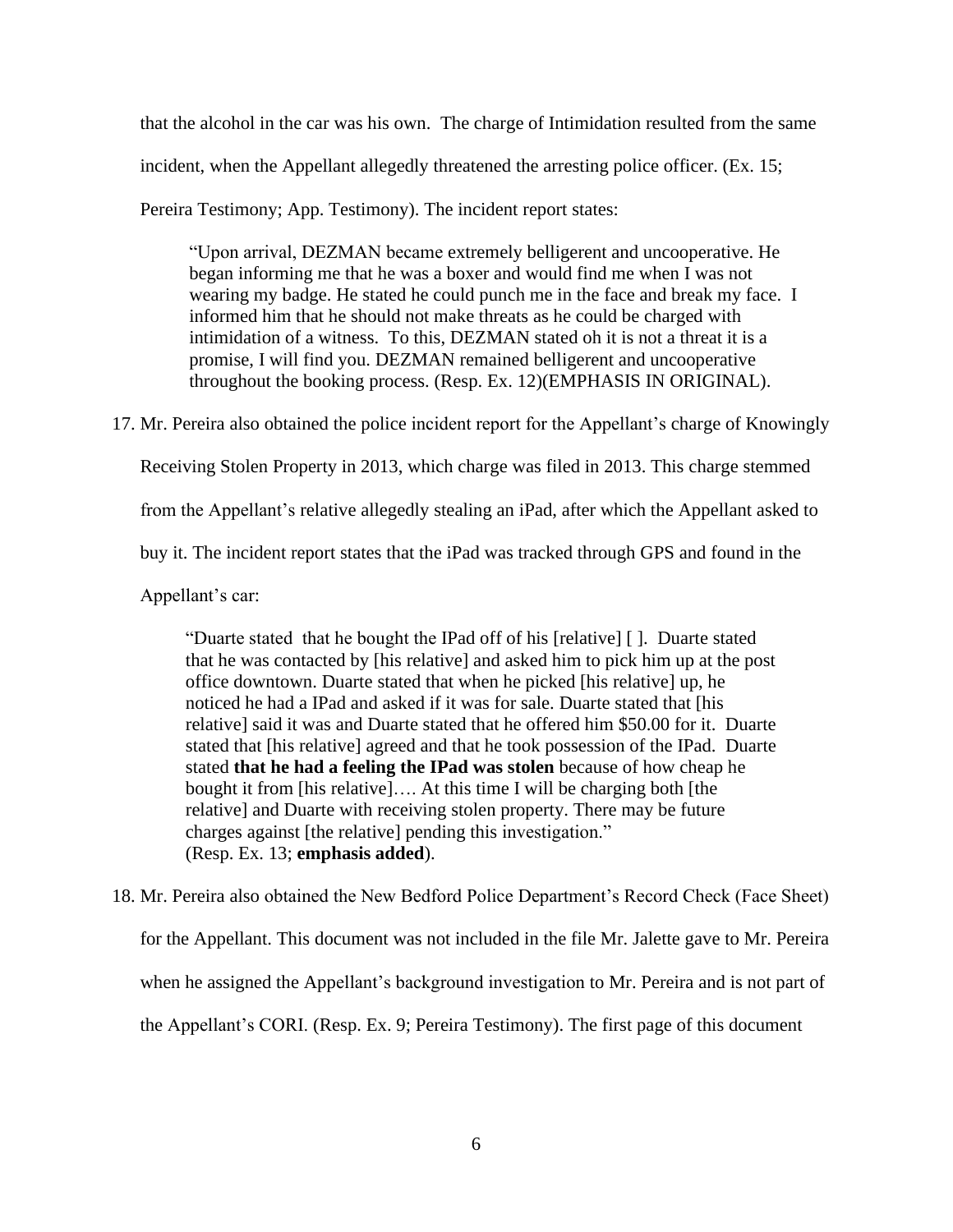shows the Appellant's picture and gives his name and address. The "Notes" section on the first page of the Face Sheet states, "Profile: Gang Member." (Resp. Ex. 9).

- 19. Mr. Pereira does not know who wrote the New Bedford Police Department Face Sheet, when the section of the Fact Sheet about the Appellant's alleged gang affiliation was written, the information on which it was based or if the Appellant was prosecuted for the alleged "juvenile activity". (Pereira Testimony).
- 20. As part of his investigation, Mr. Pereira spoke with the Appellant's references, who described the Appellant as a "good worker," "dedicated," and "patient with clients." Two of the Appellant's references stated that the Appellant "could be argumentative with his direct supervisor" and "had issues with authority" and one reference, a co-worker, stated that the Appellant "had to work on his tardiness." (Resp. Ex. 15; Pereira Testimony).
- 21. Mr. Pereira conducted a home visit with the Appellant on April 25, 2019. During this visit, he and the Appellant discussed the Appellant's three arraignments (minor in Possession of Alcohol, Intimidation, and Receiving Stolen Property), which occurred in 2013 and which were either filed or dismissed shortly after arraignment. (App. Testimony; Pereira Testimony). The Appellant told Mr. Pereira that he **should have known** the iPad from his relative was stolen. (App. Testimony)(**emphasis added**). However, Mr. Pereira wrote in his background investigation report that the Appellant **knew** that the iPad was stolen because it came from his relative who had been incarcerated for that kind of activity. (Resp. Ex. 15)(**emphasis added**). I consider the Appellant's testimony that he should have known that the iPad was stolen since his family member had been incarcerated for similar activity credible and a self-effacing statement. I further find the Appellant's statements in this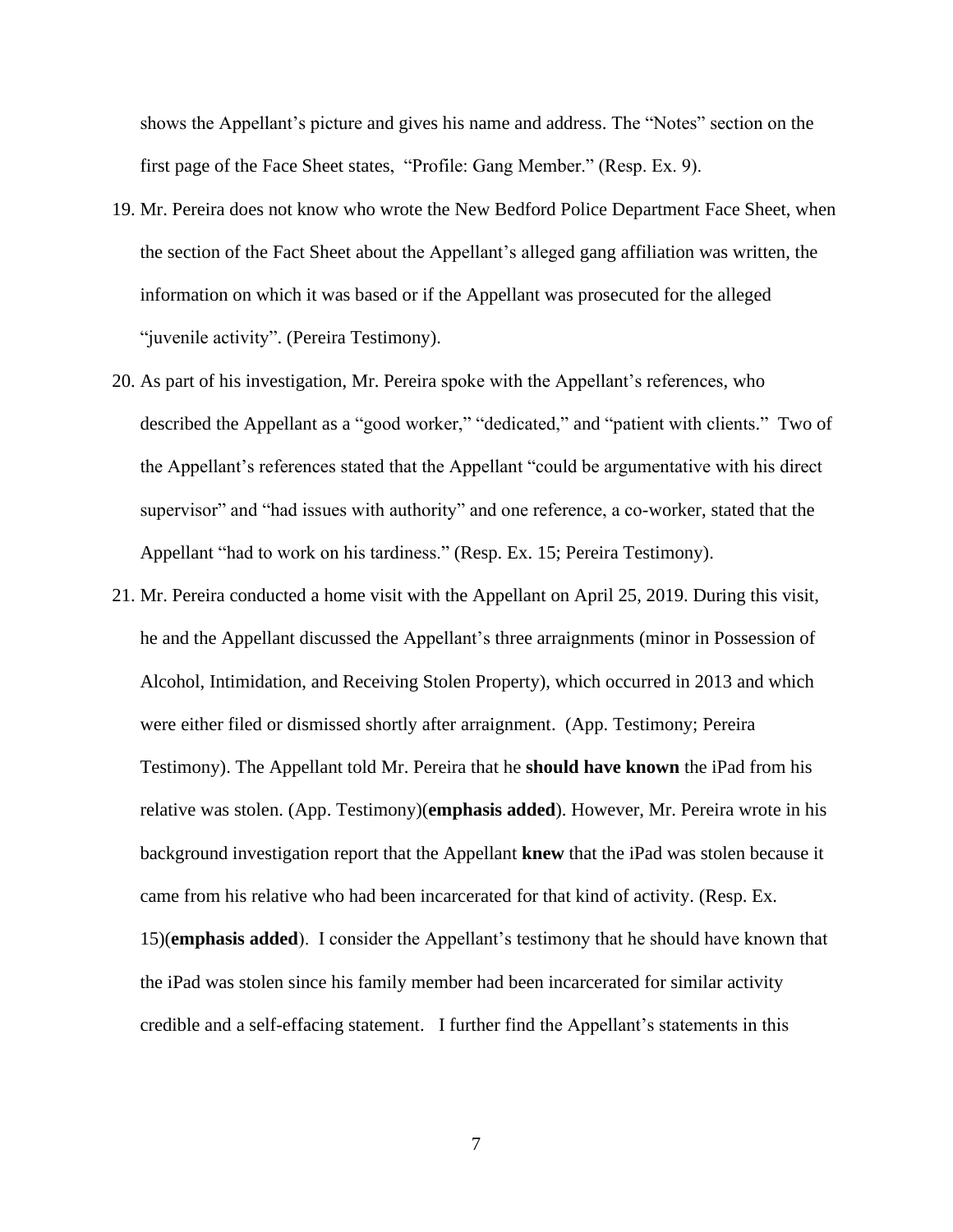regard credible in that the charge against him for receiving stolen property was filed and no further action was taken against the Appellant thereon.

- 22. The Appellant and Mr. Pereira discussed the 2013 arraignments for Minor in Possession of Alcohol and Intimidation that appeared on the Appellant's BOP. (Resp. Exs. 6; 10 and 12; App. Testimony; Pereira Testimony).
- 23. At the home interview, Mr. Pereira also asked the Appellant about his alleged gang affiliation as a juvenile based on the New Bedford Face Sheet. The Appellant explained to Mr. Pereira that he was not in a gang and that he did not know why the Face Sheet would have listed him as a gang member except that when he was 13 or 14 he and his friends would meet in a particular part of the city and the police called them a gang based on the location where they met. (Resp. Ex 15; App. Testimony; Pereira Testimony). At the Commission hearing, the Appellant vigorously, repeatedly, and credibly denied that he had been in a gang. (App. Testimony)
- 24. Mr. Pereira's report listed the positive and negative aspects of the Appellant's application, with the positive aspects as "Currently employed" and "References give positive feedback" and the negative aspects as "Multiple police interactions" and "Has conflicts with immediate supervisors while being employed by various employers." (Resp. Ex. 15; Pereira Testimony).
- 25. After the report was finalized, Mr. Jalette reviewed it and brought it to administrative review, which involves the DOC Commissioner, Associate Deputy Commissioners, and Human Resources Director. (Jalette Testimony; Pereira Testimony).
- 26. On August 7, 2019, Mr. Duarte was notified that he was not being considered for appointment as a CO I to the July 7, 2019 Academy because he failed the background investigation. The letter sent to the Appellant stated,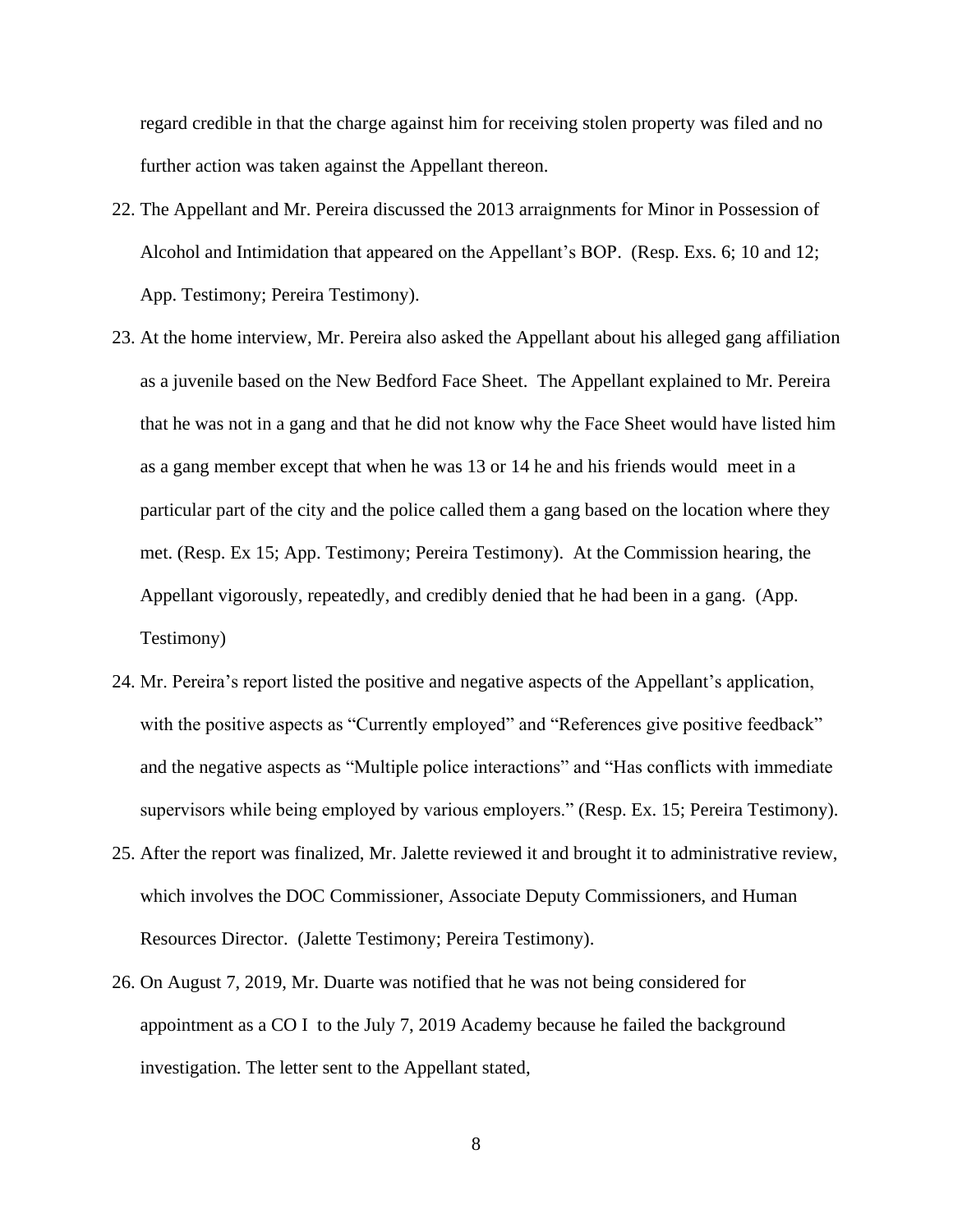Background Investigation: Failed Background due to your Criminal Offender Record Information (CORI), limited and negative work history and suspected prior gang affiliation; specifically in 2013 you were arrested for being a minor in possession of alcohol, intimidation of a police officer and later knowingly receiving stolen property, in two police reports by the New Bedford police, you are mentioned as a possible gang member, you have no work history for five years, present employer and past employer stated you may be argumentative. (Resp. Ex. 15)

- 27. After he received the bypass letter, the Appellant wrote an undated letter to the Commissioner of the DOC, acknowledging that he had not included all of his work history on his application but stating that he was not gang-affiliated, and that he had made a mistake when he had alcohol as a minor and argued with the officer who arrested him. The Appellant wrote that "everything was dismissed" and expressed his desire to work at DOC as a Correction Officer (Resp. Ex. 16).
- 28. The Appellant duly filed this appeal on September 5, 2019. (Administrative Notice) In October 2019, the Appellant obtained positive employment references from his then-current employer, Becket Family Services, and from Spherion, a temporary employment agency where the Appellant worked from 2012 to 2015. These two reference letters were signed by personnel at Becket and Spherion who were different from the personnel Mr. Pereira consulted in conducting his background investigation. In addition, during this appeal the

Appellant produced copies of his multiple W-2 forms for 2014. (App. Exs.  $1 - 3$ ).

#### *Legal Standard*

A person may appeal a bypass decision under G.L. c. 31, § 2(b) for de novo review by the Commission. The Commission's role is to determine whether the appointing authority has shown, by a preponderance of the evidence, "reasonable justification" for the bypass after an "impartial and reasonably thorough review" of the relevant background and qualifications bearing on the candidate's present fitness to perform the duties of the position. Boston Police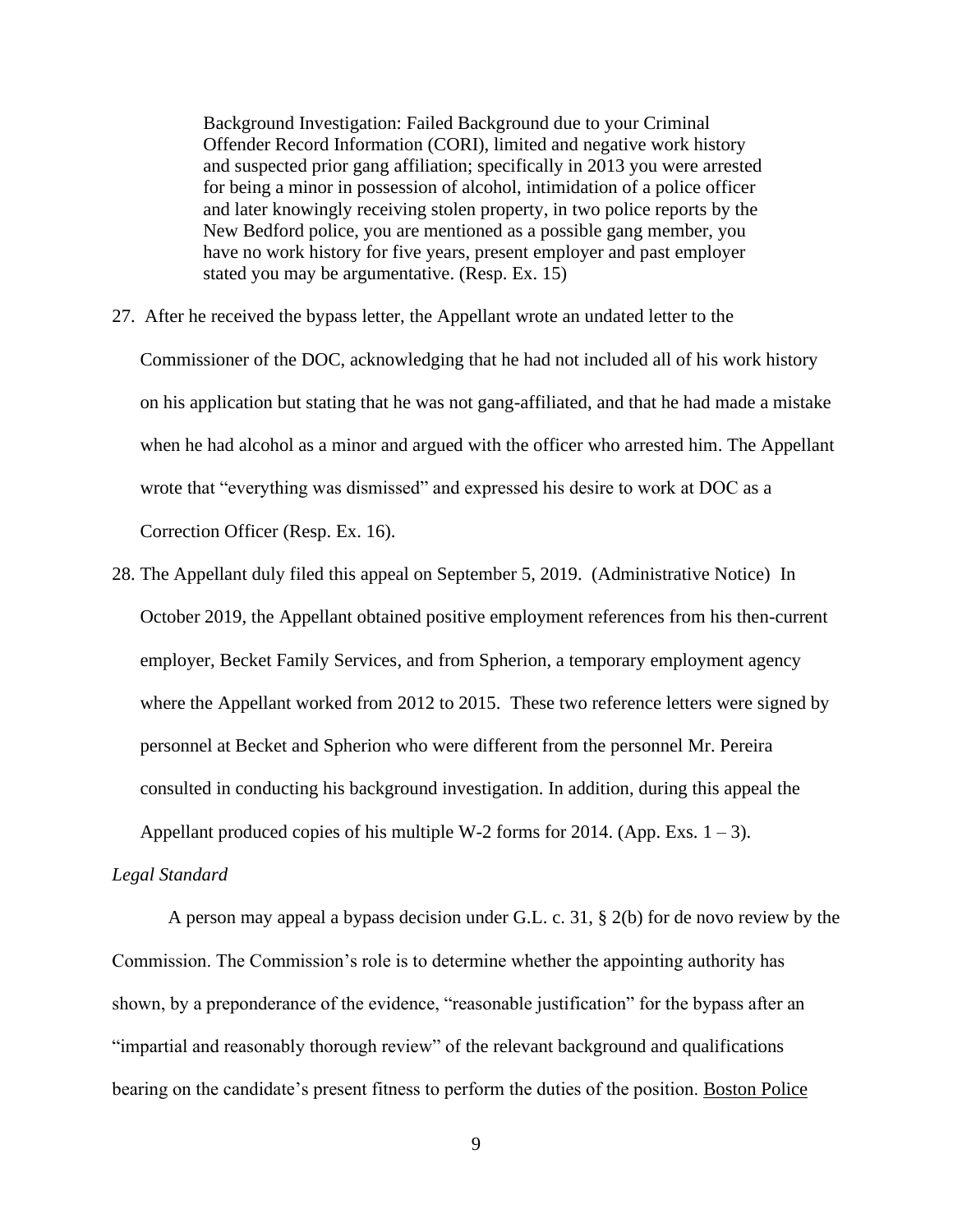Dep't v. Civil Service Comm'n and Gannon, 483 Mass. 461, 474-78 (2019); Police Dep't of Boston v. Kavaleski, 463 Mass. 680, 688-89 (2012); [Beverly v. Civil Service Comm'n, 78 Mass.](http://web2.westlaw.com/find/default.wl?mt=Massachusetts&db=578&rs=WLW15.04&tc=-1&rp=%2ffind%2fdefault.wl&findtype=Y&ordoc=2029136022&serialnum=2023501172&vr=2.0&fn=_top&sv=Split&tf=-1&pbc=70F732C1&utid=1) App. [Ct. 182, 187 \(2010\);](http://web2.westlaw.com/find/default.wl?mt=Massachusetts&db=578&rs=WLW15.04&tc=-1&rp=%2ffind%2fdefault.wl&findtype=Y&ordoc=2029136022&serialnum=2023501172&vr=2.0&fn=_top&sv=Split&tf=-1&pbc=70F732C1&utid=1) Leominster v. Stratton, 58 Mass. App. Ct. 726, 727-28 (2003). "Reasonable justification . . . means 'done upon adequate reasons sufficiently supported by credible evidence, when weighed by an unprejudiced mind, guided by common sense and by correct rules of law.' " Brackett v. Civil Service Comm'n, 447 Mass. 233, 243 (2006); Commissioners of Civil Service v. Municipal Ct., 359 Mass. 211, 214 (1971) and cases cited. *See also* Mayor of Revere v. Civil Service Comm'n, 31 Mass. App. Ct. 315, 321 (1991)(bypass reasons "more probably than not sound and sufficient" and upon "failure of proof by the [appointing authority], the commission has the power to reverse the [bypass] decision."). The governing statute, G.L. c. 31, § 2(b), gives the Commission's de novo review "broad scope to evaluate the legal basis of the appointing authority's action" and it is not necessary that the Commission find that the appointing authority acted "arbitrarily and capriciously." City of Cambridge v. Civil Service Comm'n, 43 Mass. App. Ct. 300, 303-305, *rev. den*., 428 Mass. 1102 (1997). The commission ". . . cannot substitute its judgment about a valid exercise of discretion based on merit or policy considerations by an appointing authority"; however, when there are *"*overtones of political control or objectives unrelated to merit standards or neutrally applied public policy, then the occasion is appropriate for intervention by the commission." Id. *See also* Town of Brookline v. Alston, 487 Mass. 278 (2021)(analyzing broad scope of the Commission's jurisdiction to enforce basic merit principles under civil service law). That said, "[i]t is not for the Commission to assume the role of super appointing agency, and to revise those employment determinations with which the Commission may disagree." Town of Burlington v. McCarthy, 60 Mass. App. Ct. 914, 915 (2004).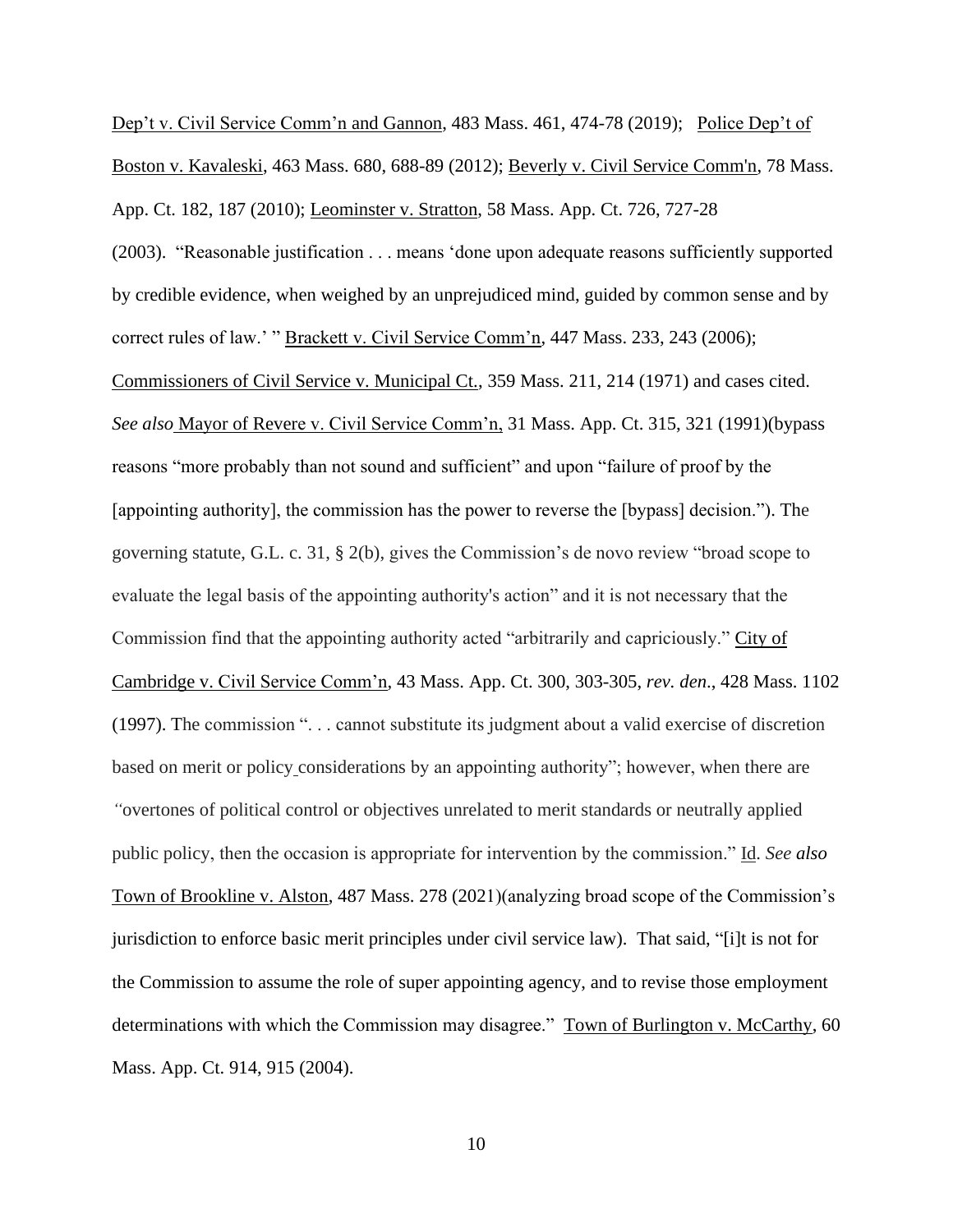In its recent decision in Boston Police v. Civ. Serv. Comm'n and Gannon, *supra*, the SJC confirmed that an Appointing Authority must prove, by a preponderance of the evidence*,* that the Appellant actually engaged in the alleged misconduct used as a reason for bypass. However, the Court also *reaffirmed* that, once that burden of proof regarding the prior misconduct has been satisfied, it is for the appointing authority, not the commission, to determine whether the appointing authority is willing to risk hiring the applicant.

#### *Analysis*

The DOC has shown by a preponderance of the evidence it had reasonable justification to bypass the Appellant.

## *"Negative and Limited" Employment History*

The DOC's determination that the Appellant did not provide information indicating that he was employed from 2011-2016 is based on the information that the Appellant failed to provide in his application. The DOC application specifically required applicants to list "*all employment*" and to "*answer every question fully and accurately*". The Appellant listed recent work information on his application (as of 2016) but did not include jobs he had held prior to the most current three employers. It is reasonable, based on that lack of information, that the DOC concluded there were gaps in the Appellant's employment history. Further, when Mr. Pereira contacted the Appellant's references and employers, he learned that the Appellant "could be argumentative with his direct supervisor" and "had issues with authority." This indicates that the Appellant has not changed his ways and that he has not matured. As Mr. Jalette explained, DOC employees must follow orders that come down through the chain of command. Not to do so could result in unnecessarily dangerous "life or death" situations. Although the Appellant also had positive references, two separate employers mentioned the Appellant's difficulties with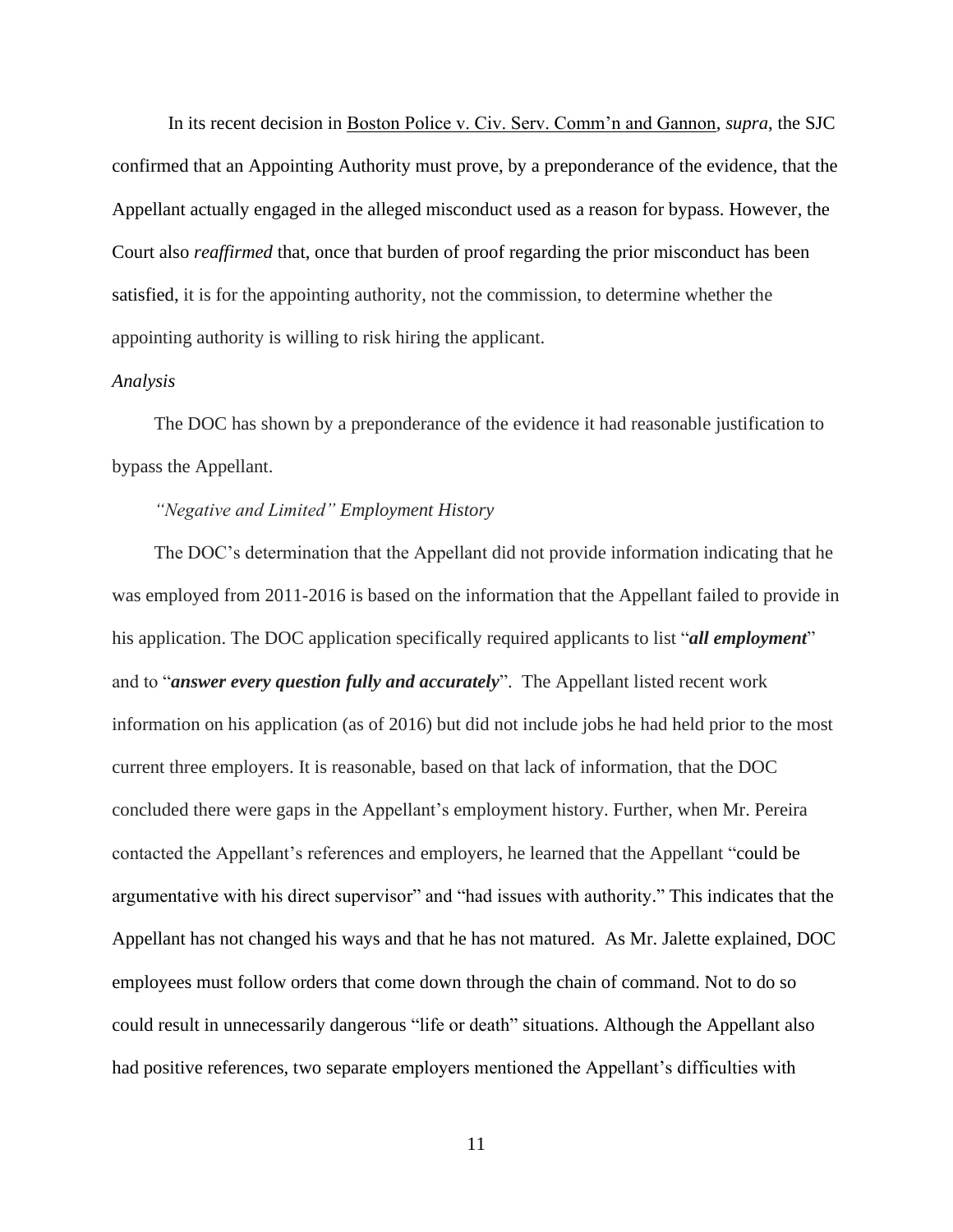supervisors. The record supports the DOC's determination that the Appellant's work history, defined as "negative" and "limited," was reasonable based on the Appellant's response to the work history section of his application and the comments by employers. I note that *after* the Appellant was bypassed and *after* he had filed an appeal with the Commission, he obtained employment references from his current employer and from a temporary employment agency where he worked from 2012 to 2015 and W-2 forms for 2014. Since the Appellant graduated from high school in 2011, the added information would appear to cover his employment history for the period in question. In addition, the two new employment references that the Appellant obtained after he filed an appeal with this Commission were positive. However, the Appellant failed to provide his complete employment history on his DOC employment application. Further, that the Appellant was able to obtain positive references from of the same employers that DOC's investigator consulted is not dispositive. Employers may be more likely to give employees positive reference letters when the employees request them. Investigators, on the other hand, are able to obtain additional information about candidates from their employers, as was done in this case. Thus, the preponderance of the evidence establishes that the DOC had reasonable justification to bypass the Appellant in view of his employment record at the time that it rendered its decision.

#### *Appellant's CORI*

 DOC's ability to receive and review all of the Appellant's CORI information originates in that section of the state's CORI Law (G.L. c. 6, § 172) which states in relevant part:

" … Criminal justice agencies may obtain all criminal offender record information, including sealed records, for the actual performance of their criminal justice duties …" .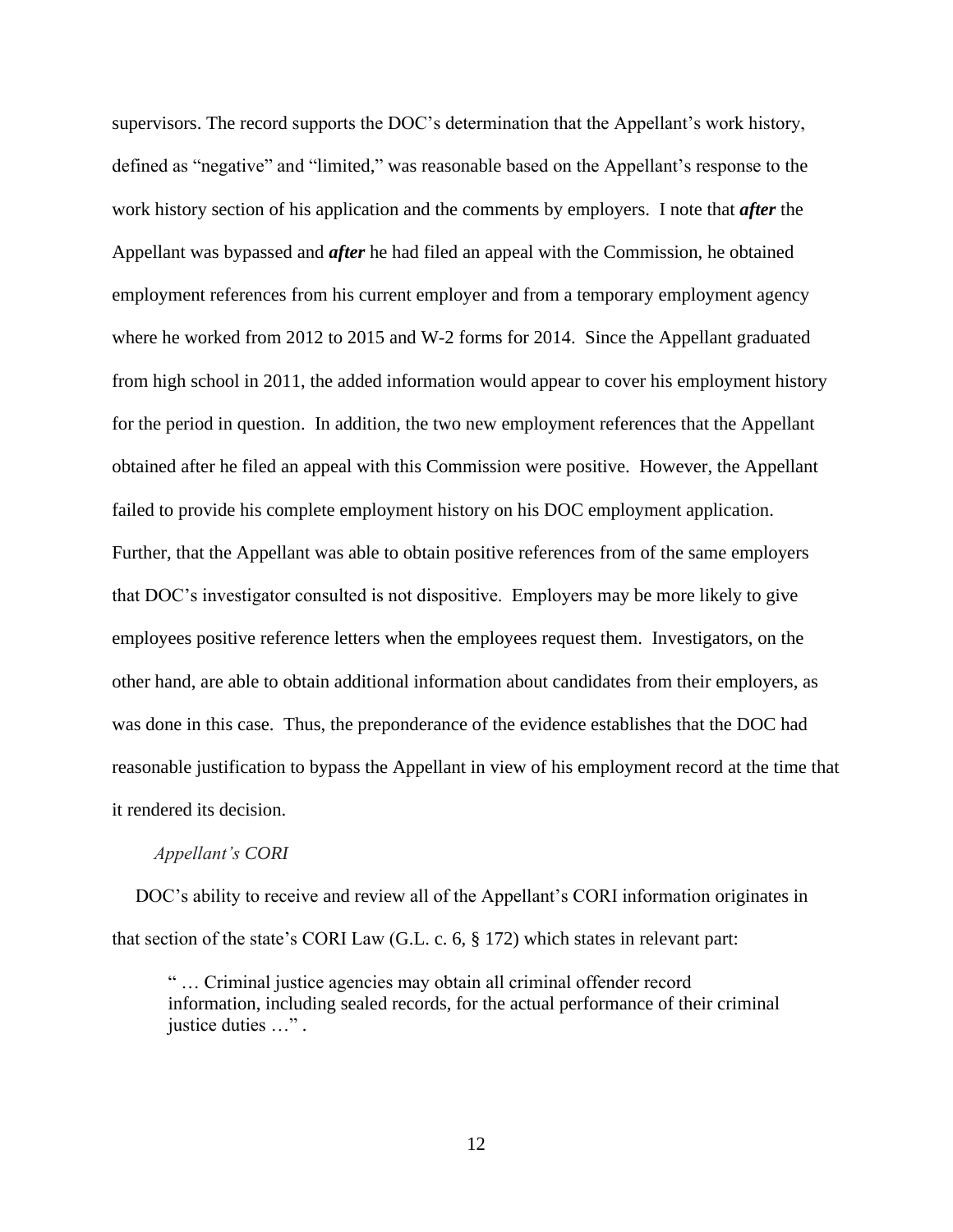Criminal justice agencies such as the DOC may obtain and review candidates' "entire criminal record." Kodhimaj v. DOC, 32 MCSR 377 (2019). *See also* MacHenry v. Civil Service Comm'n, 40 Mass. App. Ct. 632, 635 (1995), *rev. den*., 423 Mass. 1106 (1996)(duty to "review, and not merely formally to receive" bypass reasons and evaluate them "in accordance with basic merit principles"). The DOC should conduct a thorough review of a candidate's background, including a criminal background check, because of the agency's responsibility to provide for the care and custody of criminal offenders. Golden v. Department of Correction, 33 MCSR 194 (2020). *See also* Louis v. Department of Correction, 27 MCSR 31 (2014); Lapointe v. Department of Correction, 27 MCSR 110 (2014).

Here, once the DOC obtained the Appellant's criminal record information, it properly used certain information as part of its decision-making process to determine whether the Applicant was a viable candidate for position of CO I. The investigator noted that the Appellant had three charges of criminal activity in 2013, six years prior to his application to the DOC in 2019. The first charge was that the Appellant was found in possession of alcohol when he was one week short of his  $21<sup>st</sup>$  birthday and he was charged with intimidation of a police officer. On the Appellant's BOP, the disposition for the Minor in Possession of Alcohol was "filed". At the DOC investigator's home visit, the Appellant admitted his actions regarding both charges and told the investigator that he had made a mistake when he told the officer that he (the Appellant) would find the officer and "break his face." On the BOP record, the Minor in Possession of Alcohol charge was dismissed and the intimidation charge was "filed".

The Appellant was also charged with the crime of Receiving Stolen Goods in 2013 for buying a stolen iPad from a relative. At his home interview with the DOC investigator, the Appellant told the investigator that he did not know that the iPad was stolen but acknowledged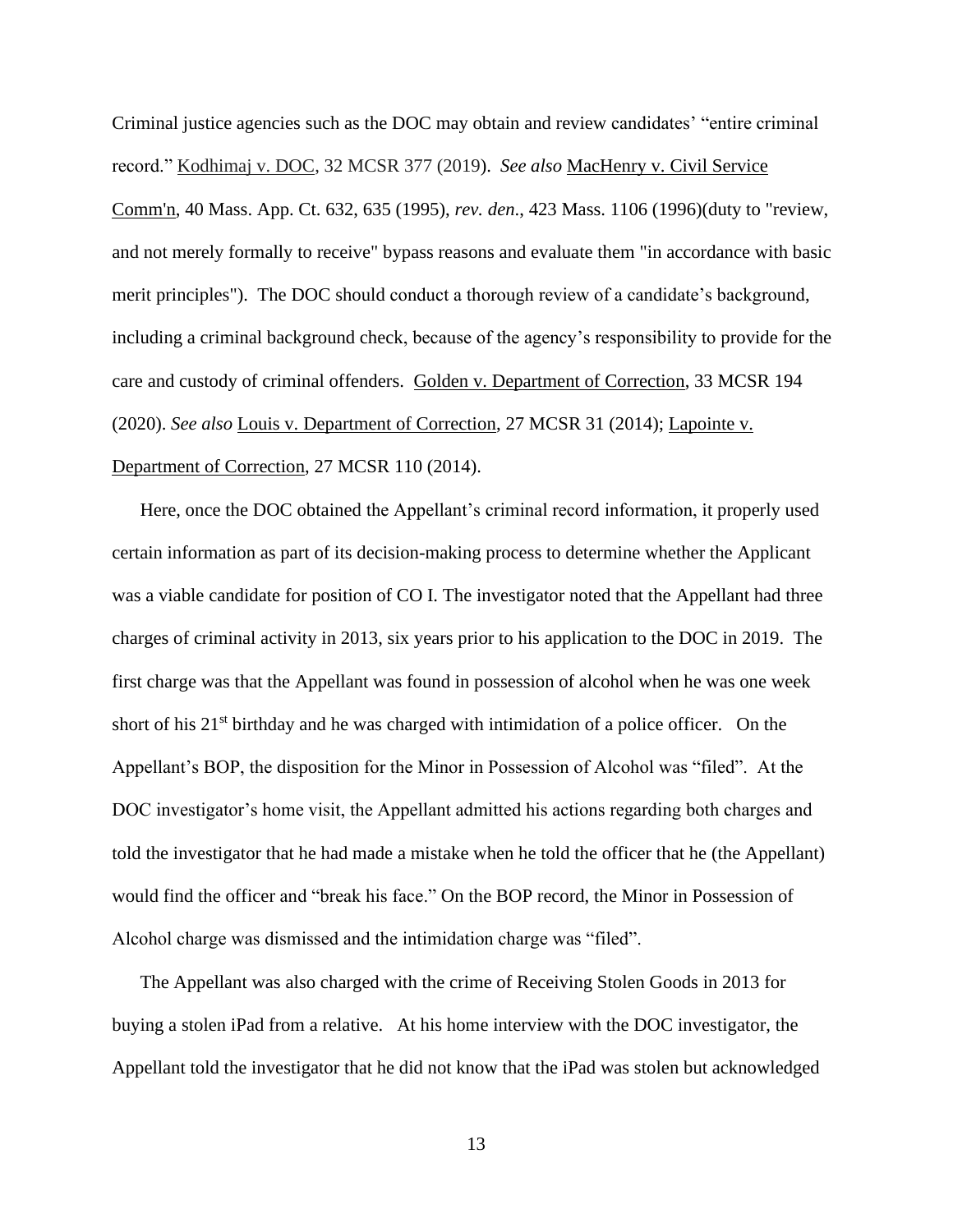that it may have been. The related police incident report that contemporaneously documented the police interview with the Appellant states that the Appellant told the officer he "should have known it [the iPad] was stolen." The Appellant's BOP indicates that this criminal charge was "filed". As with the intimidation charge noted above, there is no indication in the record here that any further action was taken on the charge of the receipt of stolen property.

The DOC gave the Appellant a chance to address the three charges on his criminal record in 2013 at his home interview by Mr. Pereira. The DOC considered these charges in relationship to the duties of a CO I: to follow orders, work though the chain of command, and ensure for the care and custody of inmates. The investigation was thorough and the charges, particularly the charge of Intimidation of an arresting police officer, which the Appellant acknowledged in his letter to DOC after he was bypassed, created reasonable justification for the DOC to bypass the Appellant.<sup>6</sup> The Appellant's conduct relating to three criminal charges in 2013, were established by a preponderance of the evidence.

#### *New Bedford Police Department Information*

DOC also relied on the NBPD's Face Sheet for the Appellant alleging that the Appellant was or had been a gang member in order to bypass him. In its bypass letter, the DOC cited the Appellant for "*suspected* prior gang affiliation" and being a "*possible* gang member" (emphasis added). This is particularly troubling because the Face Sheet does not provide a date of the alleged activity, nor does it indicate who wrote the report. Further, the Appellant had informed the DOC investigator at the home interview that he had not been affiliated with a gang and he

 $6$  The Appellant's temperament during his arrest – threatening a police officer – arguably shows an inability to control his temper. Correction Officers are faced with situations on a daily basis that require patience and the ability to control one's emotions. They cannot threaten others with physical violence.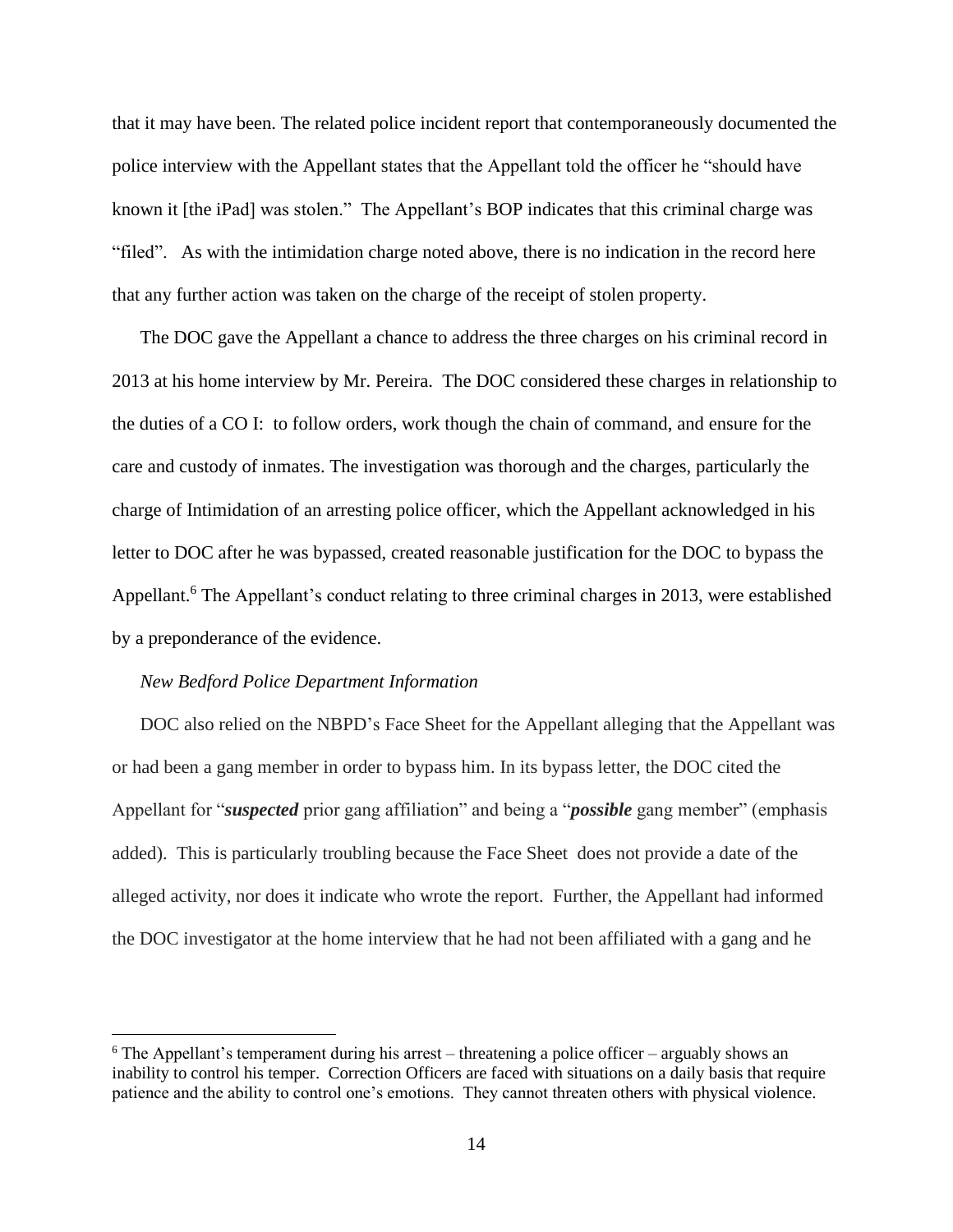testified credibly at the Commission hearing that he had not been associated with a gang. Mere suspicions do not provide reasonable justification for a bypass.

Although DOC erred in relying on suspicions regarding the Appellant's alleged gang involvement, the DOC has otherwise shown by a preponderance of evidence it had reasonable justification to bypass the Appellant. Specifically, DOC has shown that the Appellant's conduct relating to the 2013 criminal charges, particularly the charge of Intimidation of a police officer, in addition to findings that the Appellant "could be argumentative with his direct supervisor" and "had issues with authority," and that his application indicated that he had a "limited" work history together provide reasonable justification for bypassing the Appellant for the position of

CO I.

#### C*onclusion*

For all of the above reasons, the Appellant's appeal under Docket No. G1-19-095 is hereby

#### *denied.*

Civil Service Commission

*/s/* Cynthia A. Ittleman Cynthia A. Ittleman Commissioner

By a vote of the Civil Service Commission (Bowman, Chair; Camuso, Ittleman, Stein and Tivnan, Commissioners) on July1, 2021.

Either party may file a motion for reconsideration within ten days of the receipt of this Commission order or decision. Under the pertinent provisions of the Code of Mass. Regulations, 801 CMR 1.01(7)(l), the motion must identify a clerical or mechanical error in this order or decision or a significant factor the Agency or the Presiding Officer may have overlooked in deciding the case. A motion for reconsideration does not toll the statutorily prescribed thirty-day time limit for seeking judicial review of this Commission order or decision.

Under the provisions of G.L c. 31, § 44, any party aggrieved by this Commission order or decision may initiate proceedings for judicial review under G.L. c. 30A, § 14 in the superior court within thirty (30) days after receipt of this order or decision. Commencement of such proceeding shall not, unless specifically ordered by the court, operate as a stay of this Commission order or decision. After initiating proceedings for judicial review in Superior Court, the plaintiff, or his / her attorney, is required to serve a copy of the summons and complaint upon the Boston office of the Attorney General of the Commonwealth, with a copy to the Civil Service Commission, in the time and in the manner prescribed by Mass. R. Civ. P. 4(d).